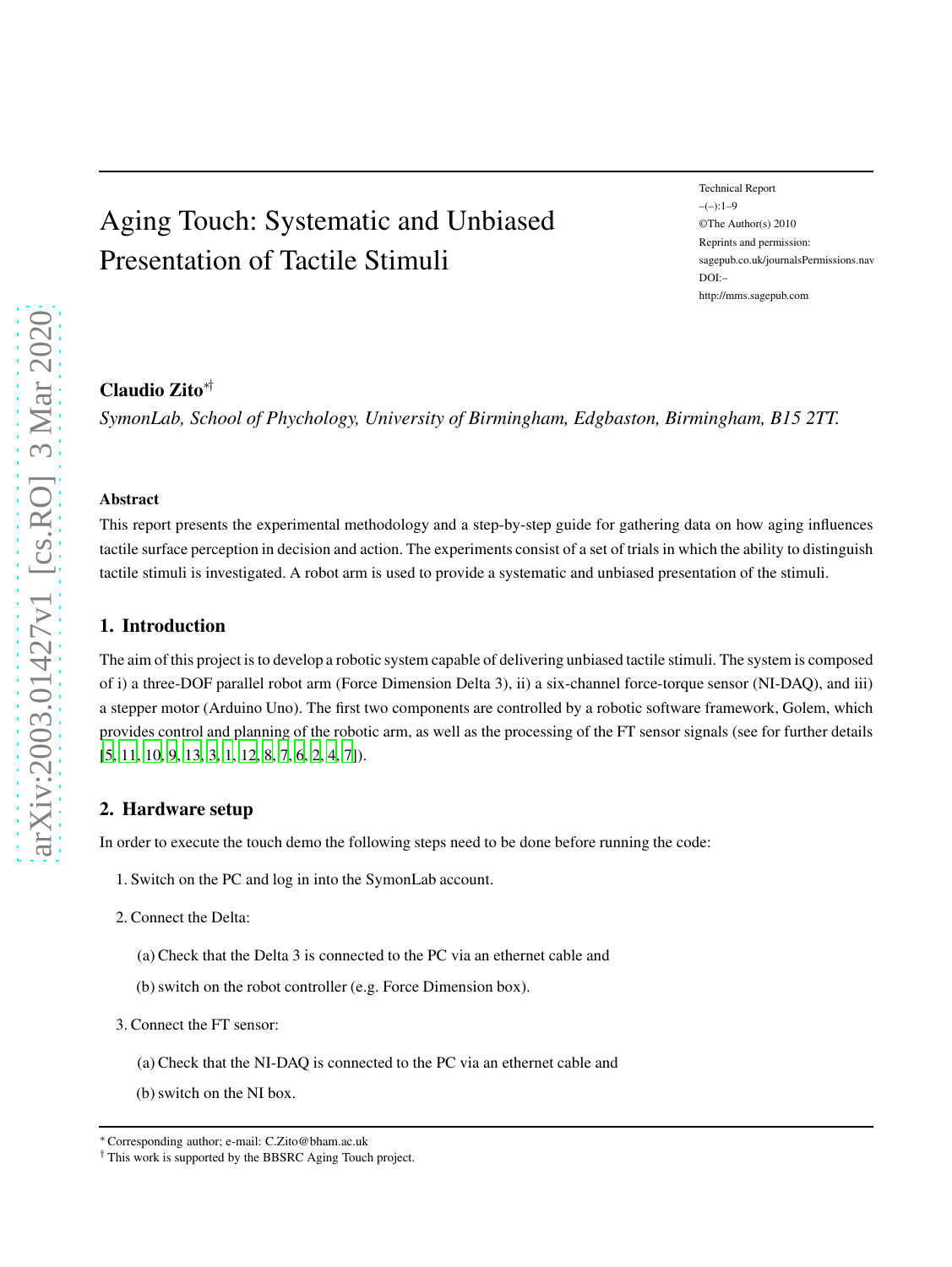- 4. Connect the stepper motor:
	- (a) connect the Arduino board to the PC with the USB cable,
	- (b) turn on the stepper motor box and
	- (c) switch on the controller (small black buttun on the front of the box)
- 5. On the PC run the following steps to initialise the Delta
	- (a) Open the HapticInit program on the desktop.
	- (b) Click on the initialisation button and wait for the initialisation to finish.
	- (c) The same button should now show "check" instead of initialisation. Click it and wait for the robot to finish the check.
	- (d) Close the hapticInit program. If you don't no other program can connect to the same device.
	- (e) Run the center.exe program on the desktop. This program re-run the calibration if needed. Terminate the program as soon as the calibration is over by selecting the console and press "q", or closing the console by the "x" button.

## 3. Golem framework

Golem is an open-source, multi-platform framework for control and planning of robotic systems. This section presents a detailed overview of the framework.

## <span id="page-1-1"></span>*3.1. Major dependencies*

The framework requires the following dependencies:

- Expat: open-source library for processing xml files.
- Freeglut: open-source library for computer graphics.
- Boost: free peer-reviewed portable C++ source libraries. Required version  $> = 1.58$ .
- OpenCV 3.4.X: open-source computer vision library.
- PCL: open-source point cloud library. Required version  $\geq$  = 1.7.
- Force Dimension Haptic SDK: software interface for all Force Dimension products.
- National Instrument DAQ: data acquisition software for NI force sensors.

# *3.2. Installation*

For a detailed example of how to install the framework on Ubunto 16.04 LTS see the README.md file in the main folder where the software is installed, see Sec. [3.3.](#page-1-0)

# <span id="page-1-0"></span>*3.3. Folder Structure*

The chosen folder in which you have chosen to setup the framework looks like this:

```
Projects\
   bin\
   Golem.RobotLab\
   lib\
Software\
```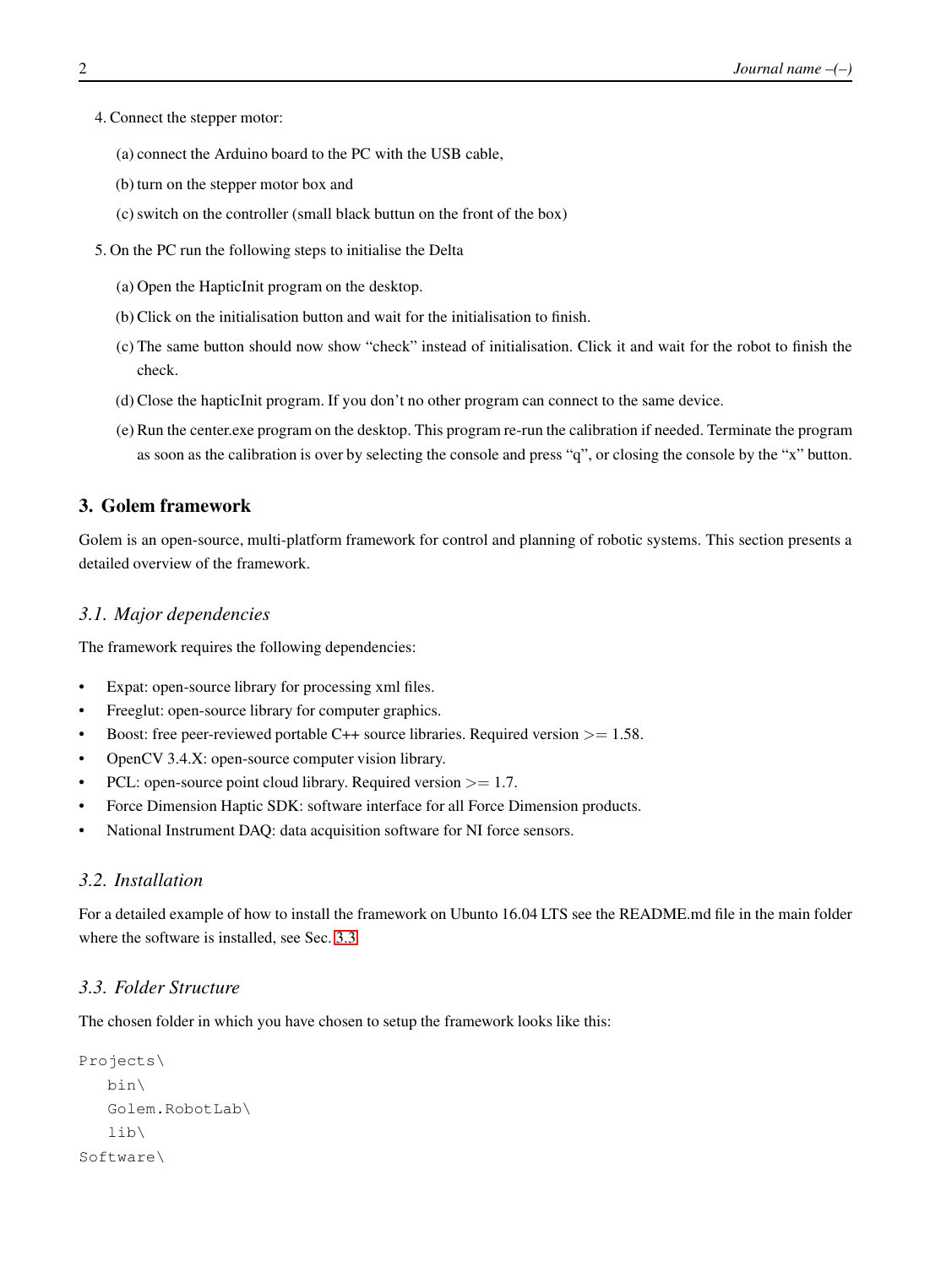In the SymonLab's PC this folder is

```
D:\Programming\Development\
```
Projects contains: i) the cloned repository of the Golem code, ii) bin which contains the compiled programs, and iii) lib which contains the Golem compiled libraries. Software containes the dependensies as described in Sec. [3.1.](#page-1-1)

The main directory of the framework (Golem.RobotLab) has the following structure:

```
BUILD.vcXX.x64\
cmake\
docs\
packages\
CmakeLists.txt
Copyright.txt
Doxyfile
License.txt
README.md
Readme.txt
```
The folder Build.vcXX.x64 contains the Visual studio projects and solution built by the CMake program. The label vcXX identifies the version of Visual Studio (i.e. target compiler). The label x64 specifies that the target machine, i.e. x64 target a 64-bit machine while x86 a 32-bit machine.

The cmake folder contains utilities files for the CMake compilation. CMake is a cross-platform free and open-source software tool for managing the build process of software using a compiler-independent method. The build process with CMake takes place in two stages. First, standard build files are created from configuration files (i.e. the files that go into the Build folder). Then the platform's native build tools (e.g. Visual Studio's compiler) are used for the actual building. The compiled programs (.exe) are stored in the bin folder, while the compiled library (.lib) are stored in the lib folder.

## <span id="page-2-0"></span>*3.4. AppSymons*

AppSymons is the main program for running the aging touch experiments. From the command window the program can be launched by typing the following commands:

```
C: \>D:
```
D:\>cd D:\Programming\Development\Projects\bin <bin\_folder>\>GolemAppSymons.exe GolemAppSymons\_RobotDelta3SM.xml

The first two commands move you to the bin folder where the program is stored. The last command launch the program with its configuration file.

The programs opens a windows with the simulation of the robot, and a console. Note: the console is only for the outputs of the program. To interact with the program the window showing the robot must be the active window (i.e. selected by a click of the left button of the mouse).

By typing "?" (question mark) the "help" command of the menu is visualised, printing on the console a list of available commands. There are no buttons in the interface but you can interact via keyboard. By pressing "R" (capital r), the "run" menu is loaded. To run the demo just press "D" (capital d).

Via "Z" (capital z) you access a set of few utilities to control the delta robot, read the FT signals, and visualise the data collected in an experiment.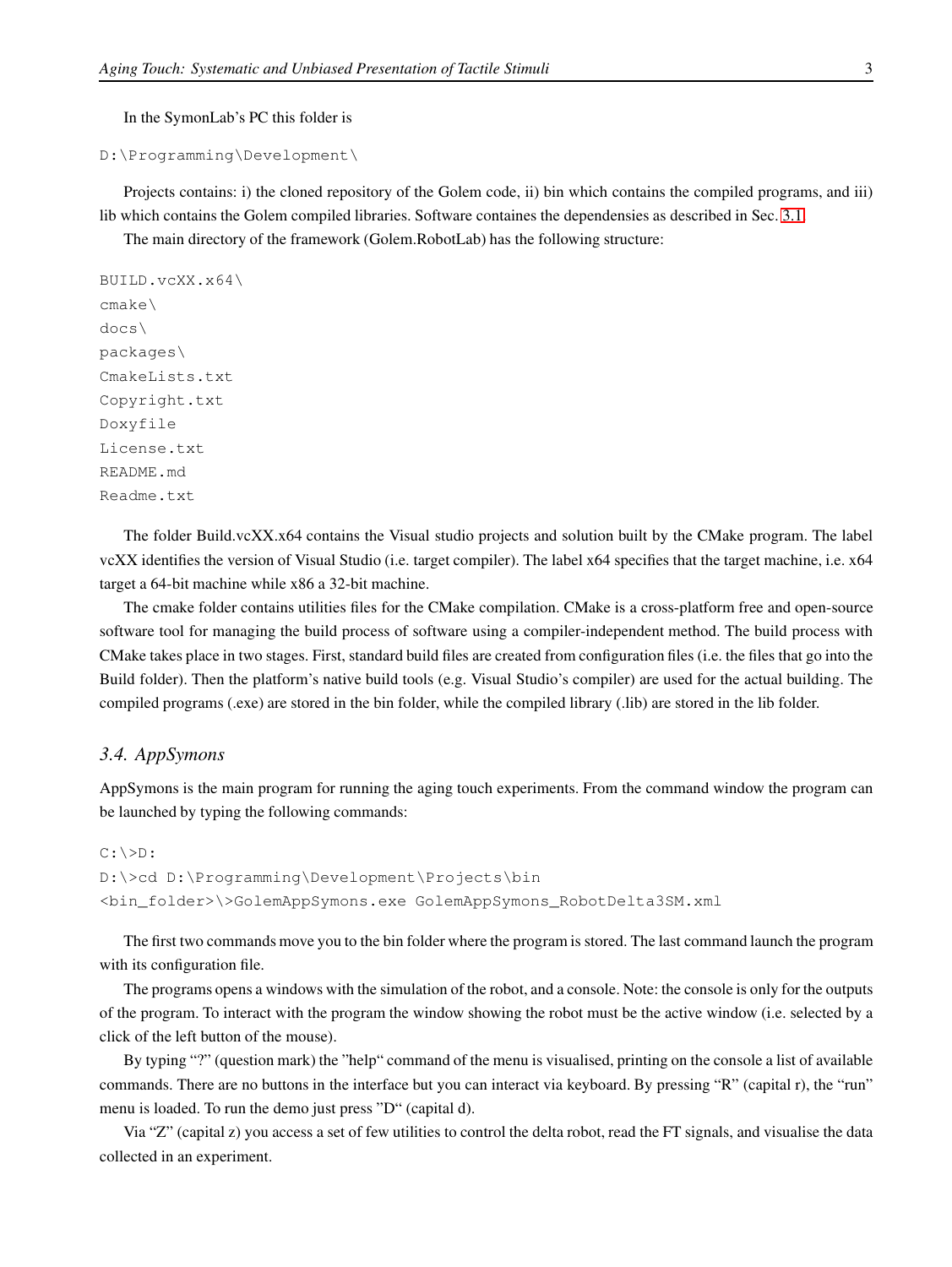# *3.5. Demo*

The demo is run by sequentially pressing the "R" and "D" key. At this point, the demo is loaded and ready to be executed. The operator can exit the demo at any time by simply press the <esc> key.

First the demo require the user to select if the demo has to run in debug mode.

```
Debug mode: YES (Continue Y/N)
```
Press "Y" (capital y) for activating the debug mode, and "N" (capital n) otherwise. The debug mode stops the demo in critical points, called hereafter break-points, and requires an input from the user before continuing with the program. Additionally, the stepper motor is not integrated in this framework, so the user needs to manually command the stepper motor for moving the two pins. The debug mode allows the operator to insert the distance required in the Arduino interface while the main demo program is waiting.

The following step are executed only at the beginning of the data collection. It collects the data of the participant.

```
Enter unique ID:
Enter participant name:
Enter participant surname:
Enter participant age:
Gender: Female
Enter participant notes:
```
Each question pops up after the previous has been completed and <enter> pressed. The fifth question has only two option: FEMALE or MALE. Manual insertion by typing the gender is not allowed, but the correct gender can be selected by pressing the <tab> key. Finally, the last entry is optional.

Next the robot needs to be moved to a initial pose. This is the home pose for the robot. Between each stage the robot will go back to this pose. The pose was empirically chosen to be around 2 cm above the participant's finger.

[DEMO]: moving to init pose (Continue Y/N)

Before performing this action, the program presents its first break-point for safety reason. The operator must press "Y" (capital y), otherwise the program will wait. IF "N" is pressed the demo is cancelled.

After the robot Delta has been moved to the initial pose the following error could happen, cancelling the demo.

No poses for the stepper motor

This error can only happen if the user has not define a set of distances for the stepper motor in the config file (see Sec. [3.6\)](#page-4-0). The next message is just informative for the operator and does not require any input.

[DEMO] Training 1/10 presentation: Single Pin First

This type of message is printed at each trial. The message first shows the label of this trial (Training or Trial), and identifies if the current trial is used for training the participant or as a real trial. The next information is the number of the trial out of the total number of trials. Note: the number of the trial is reset to 1 after the training is completed. The last information is about the type of presentation (Single Pin First or Two Pins First).

The next message is again just informative. Each distance for the stepper motor is randomly sampled in an uniform manner at each trial. However, the program guaranties a balanced number of presentations for each distance. The print shows how many times a distance has been presented and if this distance is still available for future trials.

At each trial, even for the training, the program will present a second break-point. The program asks the operator to manually move the stepper motor to the selected distance before starting the trial.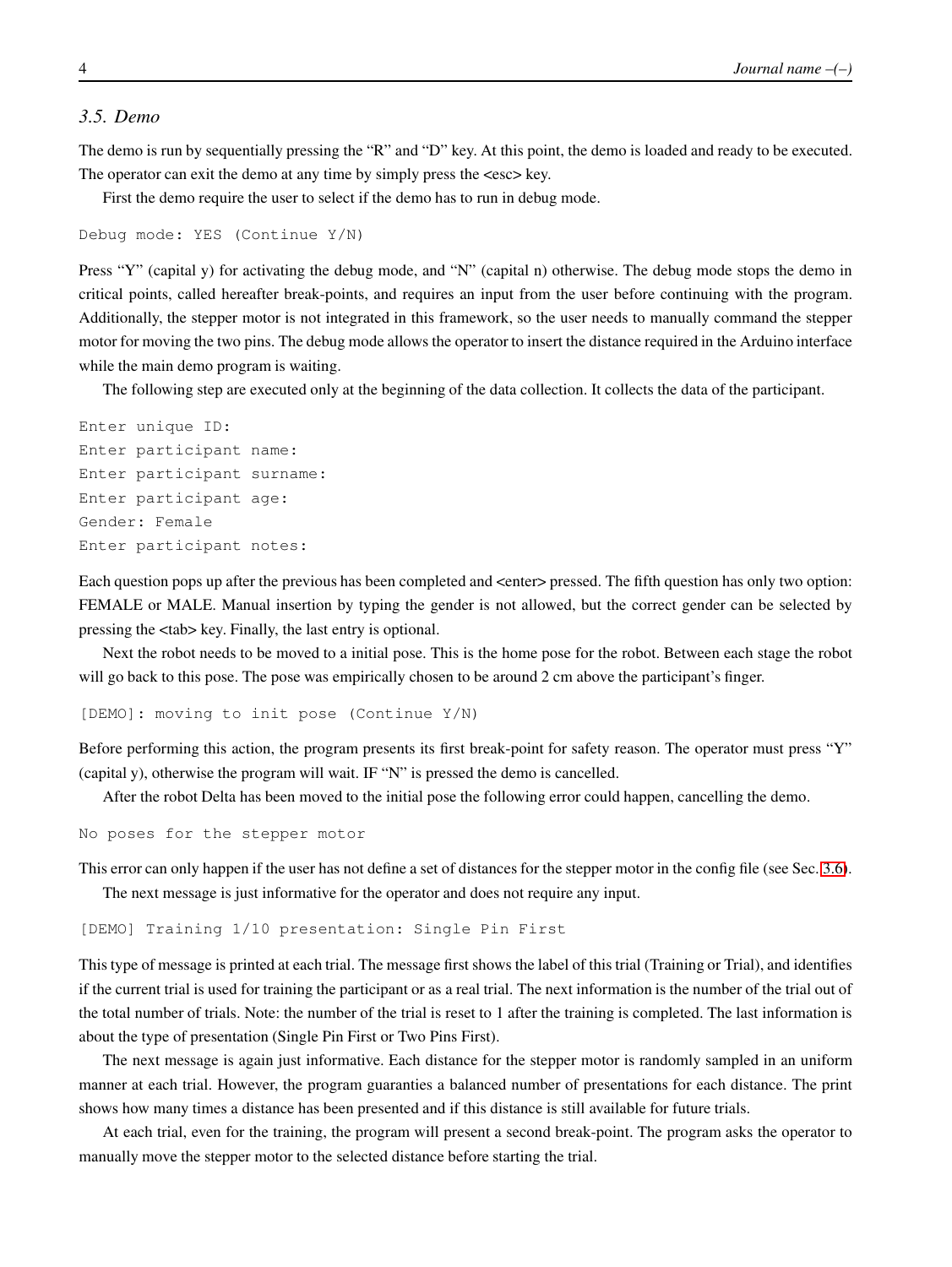[DEMO]: move stepper motor to 1.0 [mm] 363.00 [step]

In this case, the program has selected 1 mm for the two pins presentation and the operator must input 363.00 in the input bar on the Arduino interface.

The next messages are only for information. The robot will move left or right in the horizontal plane to align the single pin or the two pins with the participant finger. Then it will move downward to create a contact on the finger's tip. The two-part motion is required for not biasing the participant, since both presentation are presented from a vertical movement. The robot arm will stop as soon as a contact is perceived by the FT sensor and collects the FT value for a pre-defined number of times (see Sec. [3.6\)](#page-4-0). The collected forces are shown on the console, with the following format:

```
FT [touched=TRUE] [timestamp] [fx] [fy] [fz] [tx] [ty] [tz]
```
The touched flag shows if the robot has stopped (and the data collection started) after a contact or at the end of the robot motion. If touched is FALSE the forces collected may be meaningless, because the robot has not reached the participant's finger.

After the first presentation, the robot automatically will move to the next presentation and execute the same steps. At the end of the second presentation the program will present a third and final break-point to collect the participant's response.

[Demo] Response: First

The participant must communicate the response and the operator inputs the response in the system. Typing is not allowed, but with the <tab> key the operator can switch between the two options and select the correct one by pressing <enter>. The options are the following: "First", as in the two pins have been used in the first presentation, or "Second", if the participant is convinced that the two pins were used in the second poke.

The program outputs on the console if the answer is correct or wrong as information only to the operator.

At the end of the trial, the data are temporary saved in this location

<bin\_folder>\data\<participant\_id>\tmp.csv

At the end of the experiment all the data will be saved in the same folder, as

<bin\_folder>\data\<participant\_id>\data.xml

The file data.xml contains the links to two .csv files. The first is automatically named as

```
data-<participant_id>-<participant_surname>.csv
```
and contains all the personal data of the subject. The second is automatically named

data-<participant\\_id>-trial.csv

<span id="page-4-0"></span>and contains all the trial data. See Sec. [3.7](#page-6-0) for a detailed explanation on the .csv data format.

# *3.6. The config file*

The configuration file is the xml file specified as the first and only argument when launching the program, see Sec. [3.4.](#page-2-0)

The configuration file is quite complex but it is divided in modules. The parts that affect the experiment is denoted as "Demo".

```
<demo data_name="data.demo">
   <wpose name="rel_poking_single_pin" v1="0.0" v2="-0.01" v3="-0.05"/>
   \langle wpose name="relrelrelrelcaling sign! = "v1" v1=" "v2="0.0" v2="0.0" v3="0.0" v3="0.05" /
```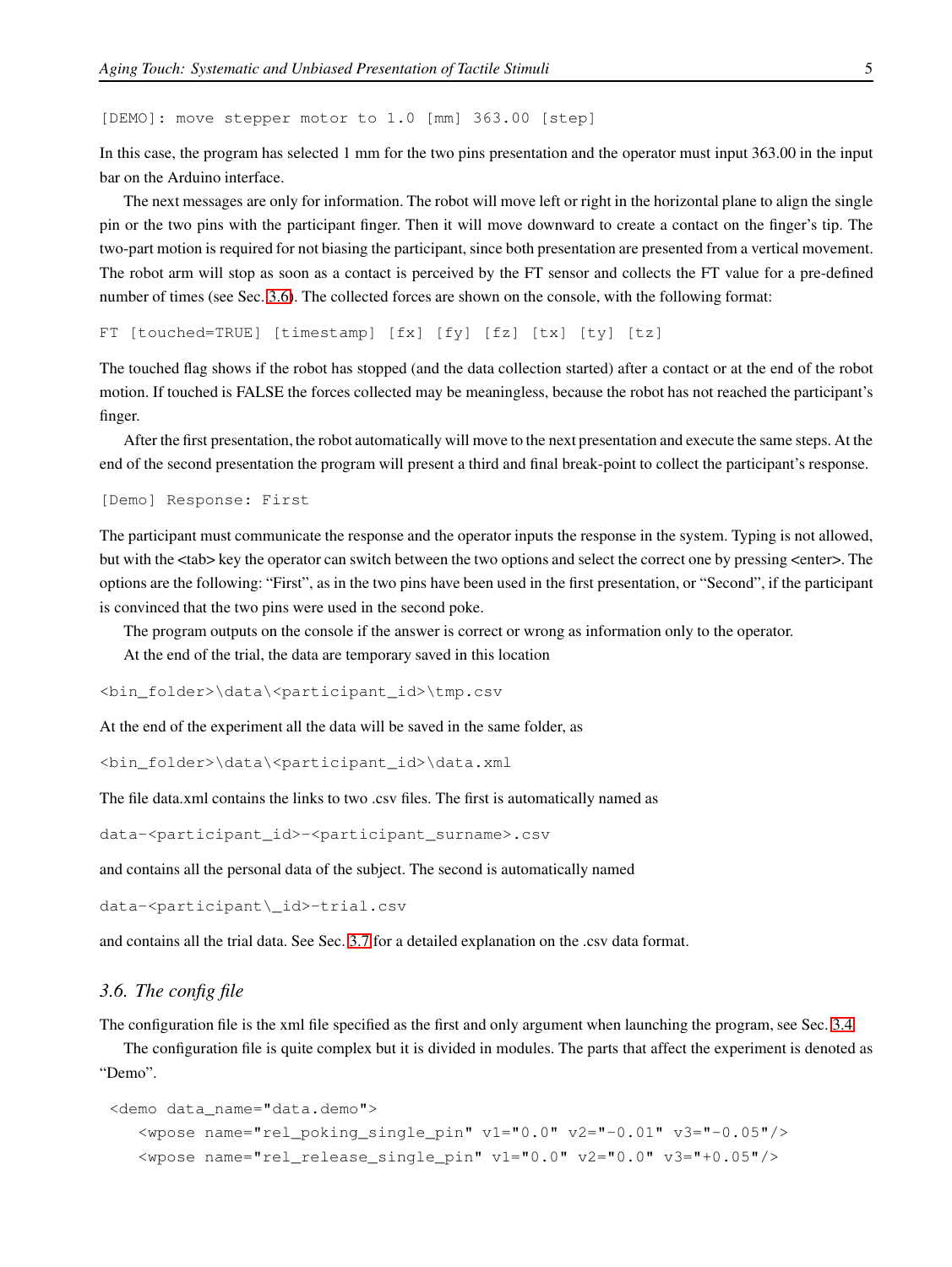```
\langle wpose name="rel poking two pins" v1="0.0" v2="+0.01" v3="-0.05"/>
  <wpose name="rel_release_two_pins" v1="0.0" v2="0.0" v3="+0.05"/>
  <wpose name="gbl_zero" v1="0.0" v2="0.0" v3="0.0"/>
  <!--Two pins conditions: distances-->
  <!--For young fellas-->
  <smpose name="sm_commands" dim="2" c1="0.0001" c2="0.0"/>
  <smpose name="sm_commands" dim="2" c1="0.0003" c2="0.0"/>
  \langlesmpose name="sm_commands" dim="2" c1="0.0006" c2="0.0"/>
  <smpose name="sm_commands" dim="2" c1="0.001" c2="0.0"/>
  \langlesmpose name="sm_commands" dim="2" c1="0.0013" c2="0.0"/>
  <smpose name="sm_commands" dim="2" c1="0.0016" c2="0.0"/>
  <smpose name="sm_commands" dim="2" c1="0.002" c2="0.0"/>
  <!--For older fellas-->
  \langle--\langlesmpose name="sm_commands" dim="2" c1="0.001" c2="0.0"/>
  <smpose name="sm_commands" dim="2" c1="0.0013" c2="0.0"/>
  <smpose name="sm_commands" dim="2" c1="0.0016" c2="0.0"/>
  \langlesmpose name="sm_commands" dim="2" c1="0.002" c2="0.0"/>
  <smpose name="sm_commands" dim="2" c1="0.0024" c2="0.0"/>
  <smpose name="sm_commands" dim="2" c1="0.003" c2="0.0"/>
  \langlesmpose name="sm_commands" dim="2" c1="0.0036" c2="0.0"/>
  \langlesmpose name="sm_commands" dim="2" c1="0.0043" c2="0.0"/>
  <smpose name="sm_commands" dim="2" c1="0.005" c2="0.0"/>
  <smpose name="sm_commands" dim="2" c1="0.006" c2="0.0"/>-->
  <touch sensor="FTDAQ+FTDAQ_Delta3" event_time_wait="0.10"
 movement_duration="2.0" poking_duration="5.0">
    <threshold v1="0.5" v2="0.5" v3="0.25" w1="0.1" w2="0.1" w3="0.1"/>
    <motion_single_pin v1="0.0" v2="+0.024" v3="0.0"/>
    <motion_two_pins v1="0.0" v2="-0.018" v3="0.0"/>
    <poking v1="0.0" v2="0.0" v3="-0.02"/>
    <init v1="-0.1" v2="0.0" v3="-0.075"/>
  </touch>
  <experiment_data participant_ext_file=".csv" trial_ext_file=".csv"
  number_training_trials="1" training_index="1" number_presentations="10"
 number_ftdata_recordings="10" path="./data/"></experiment_data>
</demo>
```
The wposes are a set of pre-defined workspace coordinates in 3D. Each pose is labelled with a name. Multiple poses can have the same label. From the GolemAppSymons it is possible to move the delta robot to these poses by pressing "Z" and "R" which interprets the pose as a relative pose, or by pressing "Z" and "G" which interprets the pose as a global pose. There fore if our selected pose is  $< 0, 0, 0 >$ , the "ZR" option will not move the delta (i.e. the target position becomes the current pose of the delta plus zero), while the "ZG" option will send the robot delta to the origin.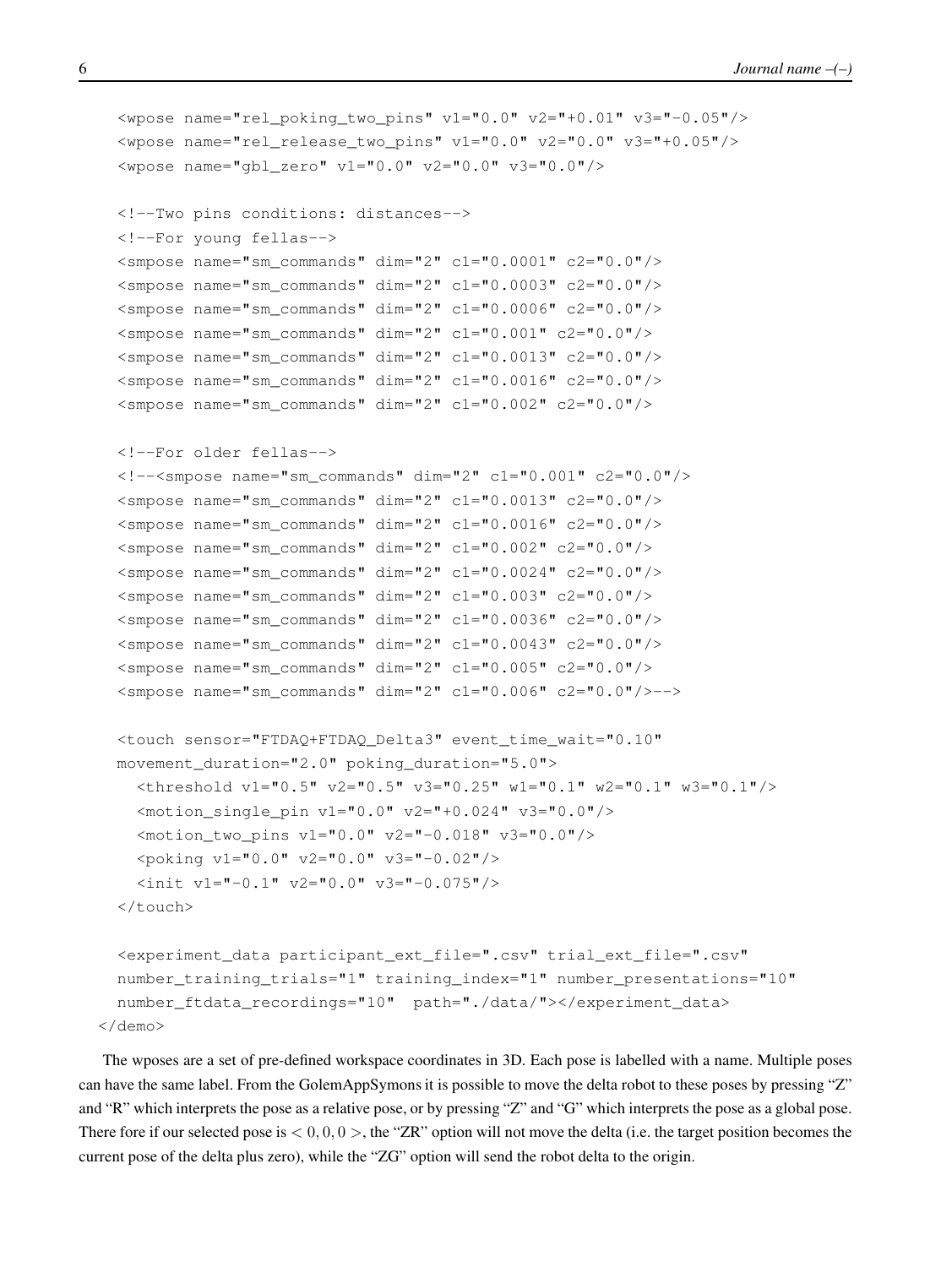The smposes define the command for the stepper motor (sm). The commands are in meters and the variable which controls the distance of the stepper motor is c1. The first set of distances are for people younger than 35 years old. A second identical configuration file is available in the bin folder as

GolemAppSymons\_RobotDelta3Sm\_elderly.xml

which has the second set of distances uncommented instead of the first.

The section "touch" controls the pre-defined movements of the robot during the demo, as well identified the FT sensor to be used (sensor="FTDAQ+FTDAQ\_Delta3"). The rest of the parameters have the following meaning:

- event time wait The time of waiting between each FT readings.
- movement\_duration The minimum time for free space movements, when the robot is not assume to get in contact with the finger.
- poking\_duration The minimum time to move the delta in a downward motion towards the finger.
- threshold The threasolds for detecting a contact and stop the delta poking motion. Six thresholds for the six channels of the FT sensor.
- motion\_single\_pin Relative motion of the delta to move the single pin just above the finger (i.e. 24 cm on the left from the home pose of the robot).
- motion\_two\_pins Relative motion of the delta to move the two pins just above the finger (i.e. 18 cm on the right from the home pose of the robot). This motion is also adjusted in the program with an offset to ensure that the two pins hit the center of the finger. The offset is computed as  $-0.5 * distance$ , and distance is the c1 variable of the selected smpose.
- poking Relative motion to reach and touch the finger (downward movement of 2 cm).
- init Home pose. Global pose for the robot to move to before starting the data collection.

The experiment\_data section contains the parameters for the data collection, as follows:

- participant\_ext\_file The file extension used to save the participant data.
- trial\_ext\_file The file extension used to save the trial data.
- num\_training\_trials The number of training trials before starting collecting the real data for the experiments.
- training\_index The fixed index of the training trail in which the maximum distance is presented to the participant.
- num\_presentations The number of times each distance for the two pins (smpose) must be presented to the participant. The total number of trials is composed by the number of training plus the number of presentation times the number of distances in the smpose.
- num\_ftdata\_recordings The number of FT data recorded when in contact with the fingers. Note: event\_time\_wait defines the frequency of this recordings.
- <span id="page-6-0"></span>path The path in which the data will be saved.

# *3.7. Data*

The data is saved in a data.xml file. If the participant id is "dfs" and the surname is "foo", the file will look like this

```
<?xml version="1.0" encoding="utf-8"?>
```

```
<golem>
  <data data_name="data.demo">
    <participant ext_file=".csv" filename="dfs-foo.csv"></participant>
    <trials ext_file=".csv" filename="dfs-foo-trial.csv"></trials>
```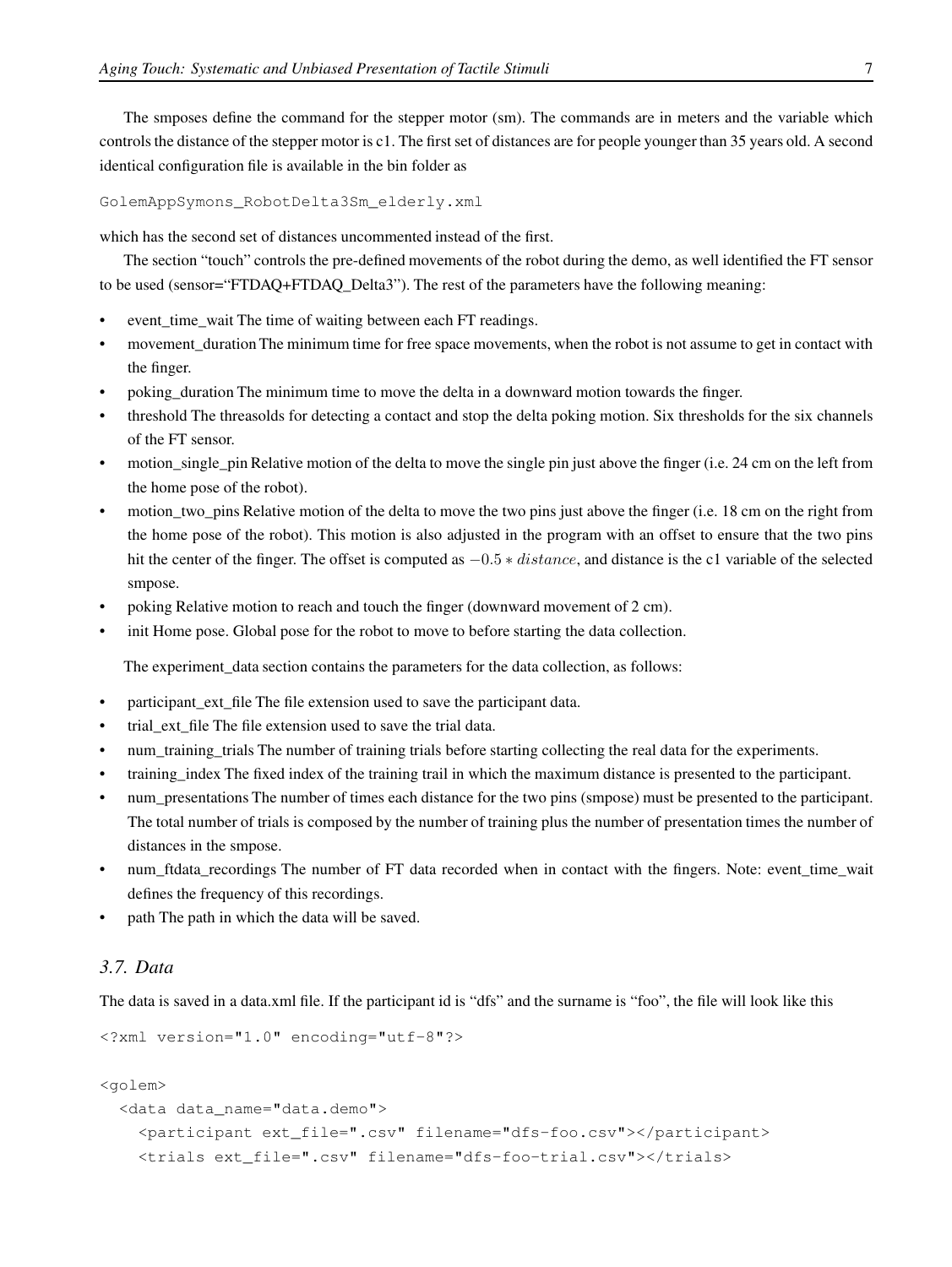</data> </golem>

The file data-dfs-foo.csv has only one line with the following structure

[ID] [NAME] [SURNAME] [AGE] [GENDER] [NOTES]

The file data-dfs-foo-trial.csv has a line per trial with the following structure

<[No OF TRIALS]> [ID] [No] [PRESENTATION] [FTDATA FOR FIRST PRESENTATION] [FTDATA FOR SECOND PRESENTATION] [DISTANCE] [RESPONSE]

Note: [No OF TRIALS] is only written once at the beginning. Each FT Data is saved as

 $\leq$ [No OF READINGS]> [TIME STAMP] [V.X] [V.Y] [V.Z] [W.X] [W.Y] [W.Z]

# Supplementary Material

For a full documentation of the Golem API open the file

<your path>/Projects/Golem.RobotsLab/docs/html/index.html

#### References

- <span id="page-7-5"></span>[1] M. Di Luca, T. E. Vivian-Griffiths, J. L. Wyatt, and C. Zito. Grasping a shape with uncertain location. In *Perception*, volume 41, page 253, 2012.
- <span id="page-7-10"></span>[2] K. Heiwolt, C. Zito, M. Nowak, C. Castellini, and R. Stolkin. Automatic detection of myocontrol failures based upon situational context information. In *Proceeding of IEEE/RAS-EMBS International Conference on Rehabilitation Robotics (ICORR)*, 2019.
- <span id="page-7-4"></span>[3] C. J. Rosales, F. Spinelli, M. Gabiccini, C. Zito, and J. L. Wyatt. Gpatlasrrt: a local tactile exploration planner for recovering the shape of novel objects. *International Journal of Humanoid Robotics, Special Issue 'Tactile perception for manipulation: new progress and challenges'*, 15, 2018.
- <span id="page-7-11"></span>[4] J. Stüber, M. Kopicki, and C. Zito. Feature-based transfer learning for robotic push manipulation. In *Proceeding of IEEE International Conference on Robotics and Automation (ICRA)*, 2018.
- <span id="page-7-0"></span>[5] C. Zito. *Planning simultaneous perception and manipulation*. PhD thesis, University of Birmingham, 2016.
- <span id="page-7-9"></span>[6] C. Zito. Thesis proposal. *CoRR arXiv preprint, arXiv:2002.03306 [cs.RO]*, 2020.
- <span id="page-7-8"></span>[7] C. Zito, M. Adjigble, B. Denoun, L. Jamone, M. Hansard, and R. Stolkin. Metrics and benchmarks for remote shared controllers in industrial applications. In *Proc. of the Workshop on Task-Informed Grasping (TIG-II): From Perception to Physical Interaction, Robotics: Science and Systems (RSS)*, 2019.
- <span id="page-7-7"></span>[8] C. Zito, T. Deregowski, and R. Stolkin. 2d linear time-variant controller for human's intention detection for reach-to-grasp trajectories in novel scenes. In *Proc. of the Workshop on Task-Informed Grasping (TIG-II): From Perception to Physical Interaction, Robotics: Science and Systems (RSS)*, 2019.
- <span id="page-7-3"></span>[9] C. Zito, M. Kopicki, R. Stolkin, C. Borst, F. Schmidt, M. A. Roa, and J. Wyatt. Sequential re-planning for dextrous grasping under object-pose uncertainty. In *Workshop on Manipulation with Uncertain Models, Robotics: Science and Systems (RSS)*, 2013.
- <span id="page-7-2"></span>[10] C. Zito, M. Kopicki, R. Stolkin, C. Borst, F. Schmidt, M. A. Roa, and J. Wyatt. Sequential trajectory re-planning with tactile information gain for dextrous grasping under object-pose uncertainty. In *IEEE Proc. Intelligent Robots and Systems (IROS)*, 2013.
- <span id="page-7-1"></span>[11] C. Zito, V. Ortienzi, M. Adjigble, M. S. Kopicki, R. Stolkin, and J. L. Wyatt. Hypothesis-based belief planning for dexterous grasping. *CoRR arXiv preprint, arXiv:1903.05517 [cs.RO] (cs.AI)*, 2019.
- <span id="page-7-6"></span>[12] C. Zito, R. Stolkin, M. Kopicki, M. Di Luca, and J. Wyatt. Exploratory reach-to-grasp trajectories for uncertain object poses. In *Workshop of Beyond Robot Grasping, IEEE/RSJ Intelligent Robots and Systems (IROS)*, 2012.